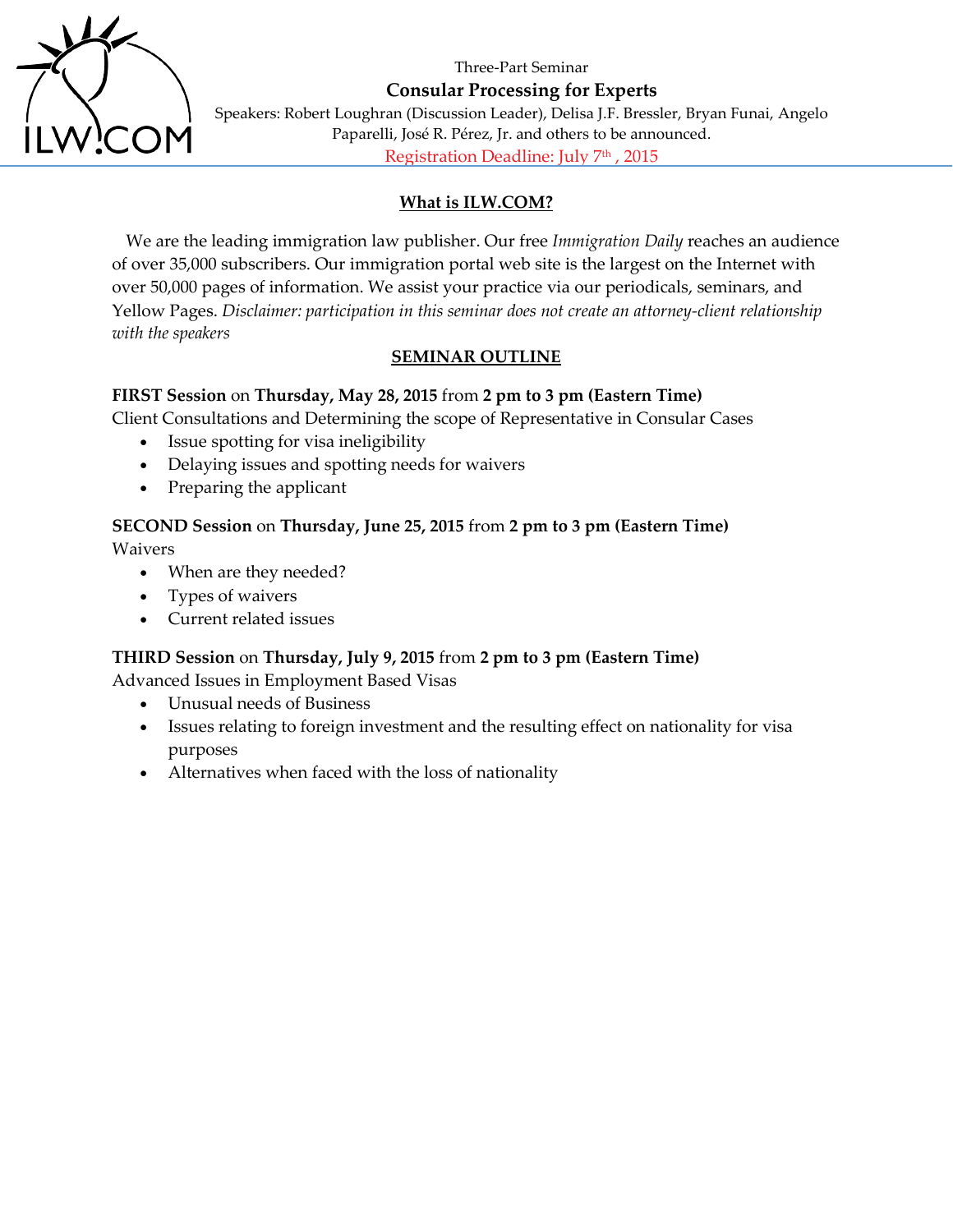

Three-Part Seminar **Consular Processing for Experts** Speakers: Robert Loughran (Discussion Leader), Delisa J.F. Bressler, Bryan Funai, Angelo Paparelli, José R. Pérez, Jr. and others to be announced. Registration Deadline: July 7<sup>th</sup>, 2015

#### **ABOUT THE SPEAKERS**

**[Robert Loughran](http://www.fosterglobal.com/about-us/attorneys/name/robert-loughran/)** (Discussion Leader) is a partner in the Austin office of Foster Global. He is Board Certified-Immigration and Nationality Law, Texas Board of Legal Specialization. Mr. Loughran is appointed to the Texas Board of Legal Specialization Standards and Fitness Committee, 2008-Present. Mr. Loughran was American Immigration Lawyers Association Liaison to Vermont Service Center of Department of Homeland Security for H-1B issues, 2006-2008. He has been vice chair in the State Bar of Texas Committee on Laws Relating to Immigration and Nationality, 2005-Present. Robert Loughran (Discussion Leader) is a partner in the Austin office of Foster Global. He is Board Certified-Immigration and Nationality Law, Texas Board of Legal Specialization. Mr. Loughran is appointed to the Texas Board of Legal Specialization Standards and Fitness Committee, 2008-Present. Mr. Loughran was American Immigration Lawyers Association Liaison to Vermont Service Center of Department of Homeland Security for H-1B issues, 2006-2008. He has been vice chair in the State Bar of Texas Committee on Laws Relating to Immigration and Nationality, 2005-Present.



Delisa J.F. Bressler is a Partner at Foster Global LLP.



Bryan Funai is a Principal Attorney at Masuda Funai. As an experienced business immigration attorney, Mr. Funai counsels clients on the immigration ramifications of various corporate structures. He prepares business plans to comply with the myriad of immigration laws and advises clients on the immigration consequences of corporate reorganizations. Mr. Funai counsels corporations on issues relating to worksite compliance and employment verification audits. Because he is familiar with all types of immigrant and nonimmigrant visas, he advises clients on which is best suited to the needs of a multinational corporation. He also counsels executives on their eligibility for permanent residency and the application process required to obtain this status. Mr. Funai is a founding member of the Alliance of Business Immigration Lawyers and is listed in the International Who's Who of Corporate Immigration Lawyers, The Leading Lawyers Network and has been annually chosen as an Illinois Super Lawyer since 2008.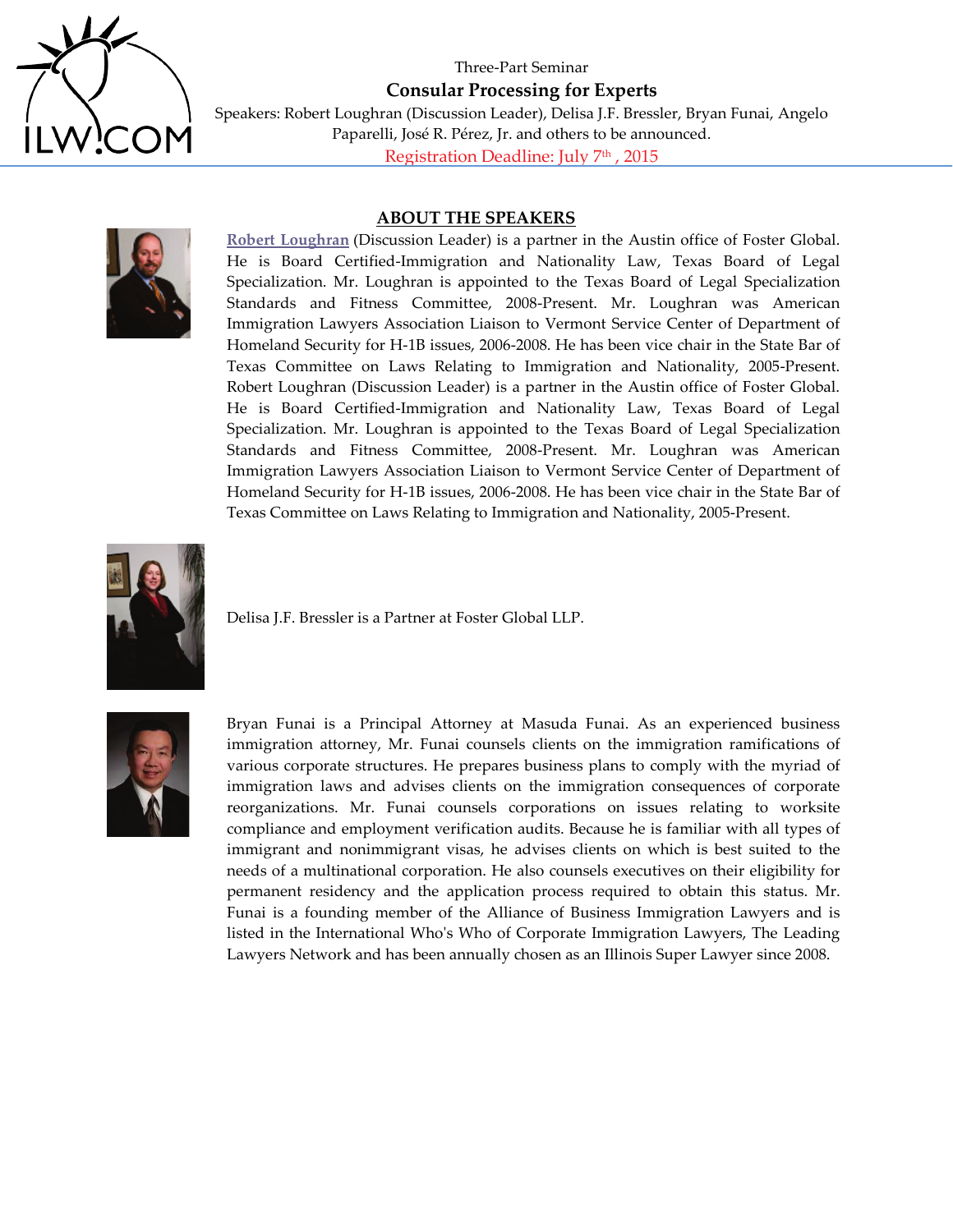

## Three-Part Seminar

### **Consular Processing for Experts**

Speakers: Robert Loughran (Discussion Leader), Delisa J.F. Bressler, Bryan Funai, Angelo Paparelli, José R. Pérez, Jr. and others to be announced.

# Registration Deadline: July 7<sup>th</sup>, 2015



Noah Klug is a Senior Associate in the Dallas office of Berry Appleman & Leiden LLP (BAL), where he manages the global immigration programs for some of the world's largest companies. Prior to joining BAL, he was a Senior Lawyer at a multi-practice law firm in Melbourne, Australia, before which he worked at a global corporate immigration law firm in its Sydney and Melbourne offices where part of his role involved managing the U.S. consular practice for Asia Pacific. He has been an attorney at a U.S. Government immigration agency in the Washington, D.C. area, is the Past (Founding) Chair of the Asia Pacific Chapter of the American Immigration Lawyers Association (AILA), and currently serves as Co-Chair of the American Bar Association (ABA) Immigration and Naturalization Committee. Noah has written numerous articles on immigration law and is a regular speaker on the topic. He is licensed to practice in both the U.S. and Australia.



Angelo Paparelli is a partner in the Business Immigration Practice Group of Seyfarth Shaw LLP. A Certified Immigration Law Specialist (CA), he is known among clients and peers for providing creative solutions to complex immigration law problems, especially those involving mergers and acquisitions. He also serves as an expert witness and consultant on immigration issues arising in litigation. Mr. Paparelli's immigration practice areas include compliance audits; counsel and due diligence in mergers, acquisitions and corporate restructuring; immigration-related corporate policy formulation; permanent residence and citizenship; visas for executives, managers, scientists, scholars, investigators, professionals, students and visitors; PERM labor certifications; employment-based immigrant visa petitions; global visas and consular practice; legislative advocacy and immigration messaging; federal court litigation under the Administrative Procedures Act; waivers, white-collar immigration and asylum.



José R. Pérez, Jr. immigrated to the United States from Cuba, with his family, at the age of ten in 1965. He earned a Bachelor's and a Master's Degree from St. Mary's University in San Antonio and law degree from Texas Southern University in Houston, Texas. He is a Partner at Foster LLP and has practiced exclusively in U.S. immigration and nationality law for twenty-seven years, and is actively involved with immigration issues relating health care professionals, employment and family based immigration, and consular processing issues. Since 1993, he has been board certified in immigration and nationality law and has earned inclusion in Who's Who in American Law, The International Who's Who of Business Lawyers, Texas Super Lawyer, and The Best Lawyers in America, and the Latino-American Who's Who. He is the co-host of the weekly radio show "Coming to America" on Pacifica Radio 90.1 in Houston, Texas.